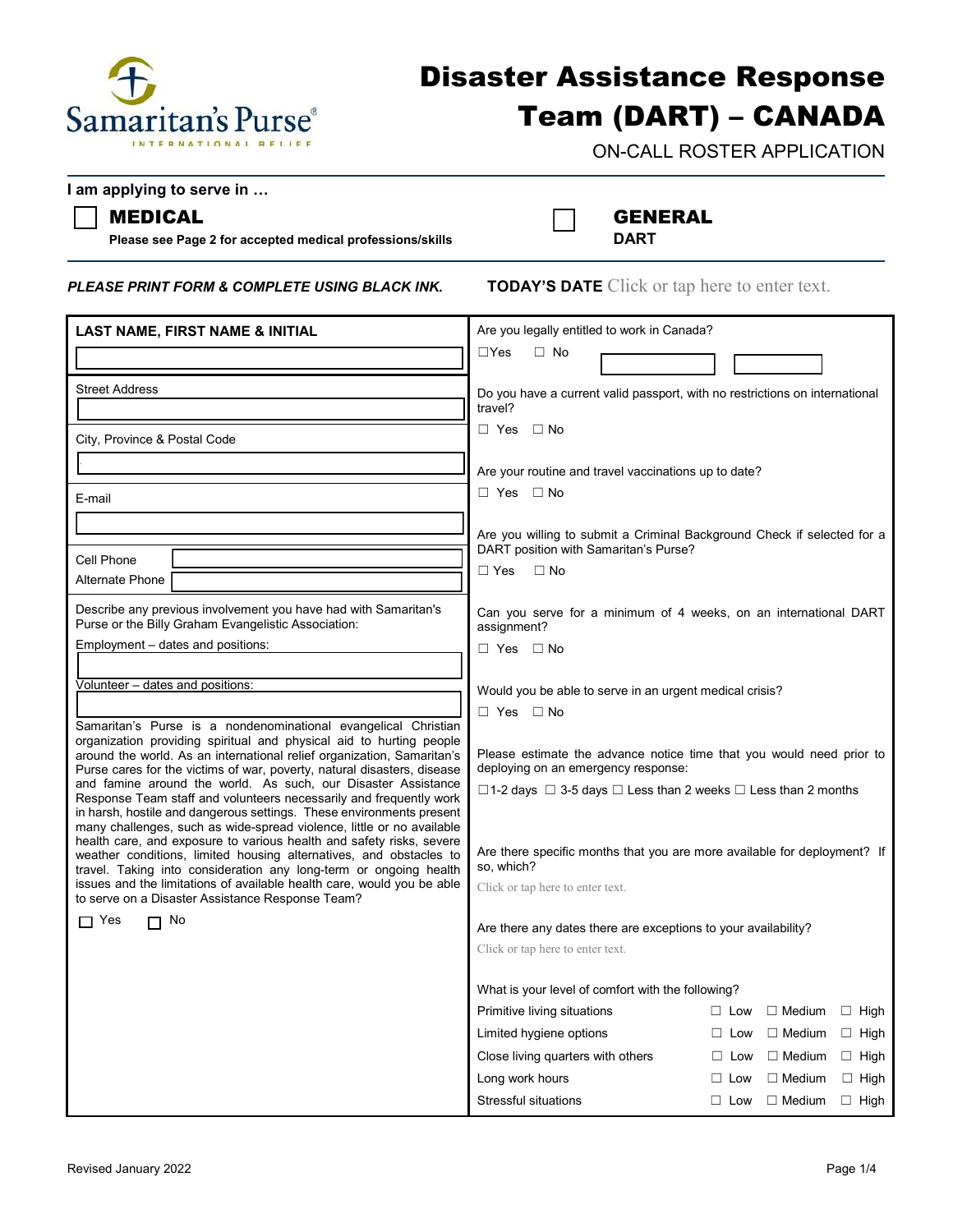| How did you hear about Samaritan's Purse and the DART program?                                                                                                                  |                                   |                                                |  |  |
|---------------------------------------------------------------------------------------------------------------------------------------------------------------------------------|-----------------------------------|------------------------------------------------|--|--|
| Click or tap here to enter text.                                                                                                                                                |                                   |                                                |  |  |
| Were you referred by a Samaritan's Purse employee?<br>$\Box$ Yes<br>$\Box$ No                                                                                                   |                                   |                                                |  |  |
| Name of the person who has referred you: Click or tap here to enter text.                                                                                                       |                                   |                                                |  |  |
| Do you know anyone who has been or is still employed by our organization? If so, please list their name(s) and your relationship?                                               |                                   |                                                |  |  |
| Click or tap here to enter text.                                                                                                                                                |                                   |                                                |  |  |
| Why are you interested in serving with Samaritan's Purse Canada (SPC)?                                                                                                          |                                   |                                                |  |  |
| Click or tap here to enter text.                                                                                                                                                |                                   |                                                |  |  |
|                                                                                                                                                                                 |                                   |                                                |  |  |
| Please briefly share your missions and/or previous international experience. Include details related to the organization name, locations worked,<br>dates and responsibilities. |                                   |                                                |  |  |
| Click or tap here to enter text.                                                                                                                                                |                                   |                                                |  |  |
|                                                                                                                                                                                 |                                   |                                                |  |  |
|                                                                                                                                                                                 |                                   |                                                |  |  |
| Have you ever served on a disaster response team before? If so, please indicate the location, duration and the capacity.<br>Click or tap here to enter text.                    |                                   |                                                |  |  |
|                                                                                                                                                                                 |                                   |                                                |  |  |
|                                                                                                                                                                                 |                                   |                                                |  |  |
| Do you have experience with leading groups in complex environments? If so, please explain:                                                                                      |                                   |                                                |  |  |
| Click or tap here to enter text.                                                                                                                                                |                                   |                                                |  |  |
|                                                                                                                                                                                 |                                   |                                                |  |  |
|                                                                                                                                                                                 |                                   |                                                |  |  |
|                                                                                                                                                                                 |                                   |                                                |  |  |
| Please indicate your highest level of education and training COMPLETED:                                                                                                         |                                   |                                                |  |  |
| □ Associate Degree                                                                                                                                                              | $\Box$ Less than High School      | □ Post Secondary Non-Degree Award              |  |  |
| □ Bachelors Degree                                                                                                                                                              | $\Box$ License                    | □ Some College, No Degree                      |  |  |
| $\Box$ Certification                                                                                                                                                            | $\Box$ Master's Degree            | □ Trade School/Apprenticeships                 |  |  |
| □ Doctor / Professional Degree                                                                                                                                                  | □ Post Graduate Certificate       | $\Box$ Other: Click or tap here to enter text. |  |  |
| □ High School Diploma or Equivalent                                                                                                                                             | □ Post Graduate Diploma           |                                                |  |  |
|                                                                                                                                                                                 |                                   |                                                |  |  |
| Please select up to 3 primary areas for which you have relevant experience/skills in humanitarian programming:                                                                  |                                   |                                                |  |  |
| □ Food Distribution                                                                                                                                                             | $\Box$ Nutrition                  | $\Box$ Shelter                                 |  |  |
| $\Box$ Food Security                                                                                                                                                            | □ Public Health/Epidemiology      | $\Box$ Water, Sanitation and Hygiene (WASH)    |  |  |
| $\Box$ Medical                                                                                                                                                                  | □ Program Development             | $\Box$ Other: Click or tap here to enter text. |  |  |
| $\Box$ Monitoring & Evaluation                                                                                                                                                  | □ Program Management/Coordination | $\Box$ None Applicable                         |  |  |
| □ Non-Food Items (NFI) Distribution                                                                                                                                             | $\Box$ Security                   |                                                |  |  |
|                                                                                                                                                                                 |                                   |                                                |  |  |
| Please select up to 3 primary areas for which you have relevant operational experience/skills:                                                                                  |                                   |                                                |  |  |
| $\Box$ Administration                                                                                                                                                           | $\Box$ Human Resources            | $\Box$ Other: Click or tap here to enter text. |  |  |
| $\Box$ Finance                                                                                                                                                                  | $\Box$ Logistics                  | $\Box$ None Applicable                         |  |  |
| □ Information Technology or Communications                                                                                                                                      | $\Box$ Procurement                |                                                |  |  |
| □ Information & Data Collection                                                                                                                                                 | $\Box$ Warehousing/Inventory      |                                                |  |  |
| Please select up to 3 primary areas for which you have relevant operational experience/skills:                                                                                  |                                   |                                                |  |  |
| $\Box$ Construction                                                                                                                                                             | □ Mechanic (Auto/Diesel)          | $\Box$ Other: Click or tap here to enter text. |  |  |
| $\Box$ Electrical                                                                                                                                                               | □ Mechanic (ECU/HVAC)             | □ None Applicable                              |  |  |
| □ Heavy Equipment Operator                                                                                                                                                      | $\Box$ Plumbing                   |                                                |  |  |
|                                                                                                                                                                                 |                                   |                                                |  |  |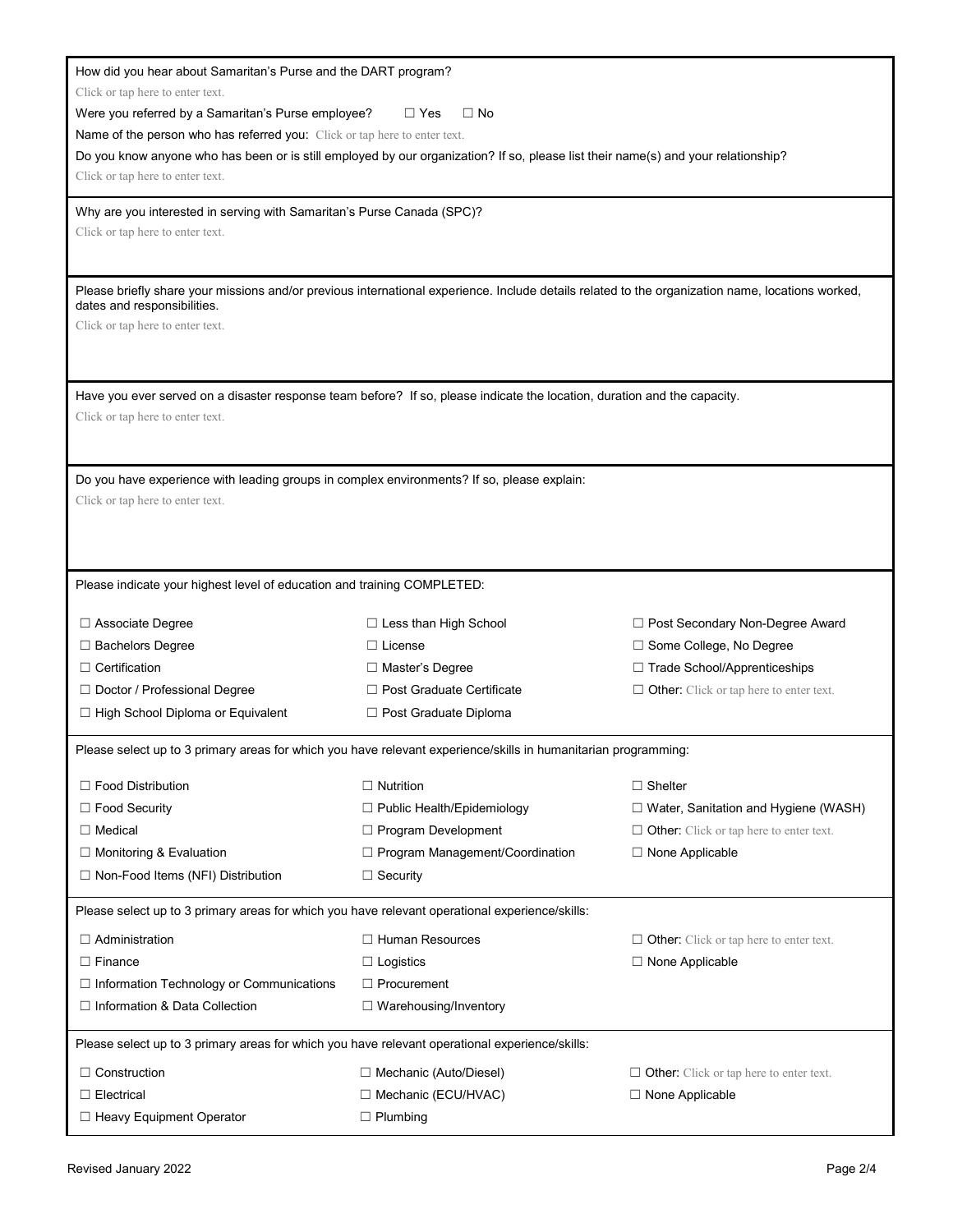Please select up to 3 primary areas for which you have relevant medical experience/skills: ☐ Orthopedic Surgeon ☐ Trauma/General Surgeon ☐ Operating Room (OR) Nurse/Technician ☐ Anesthesiologist ☐ Emergency Medicine Physician ☐ Internal/Family Medicine Physician □ Critical Care Physician ☐ OB/GYN ☐ Pediatrician ☐ Nurse Practitioner ☐ Registered Nurse □ Lab Technician ☐ Pharmacist ☐ Physical Therapist □ Biomedical Technician ☐ Sterilization □ Other: Click or tap here to enter text. ☐ None Applicable Please indicate specialized skills, education, training, internships or apprenticeships related to the proficiencies stated above that would be applicable to a disaster/emergency situation. Click or tap here to enter text. List active licenses or certifications you hold. (Examples could include medical licenses/certifications, vehicle/equipment licenses, disaster response certifications). Please include license/certification title, issuing authority, and expiration date. Click or tap here to enter text. Do you speak and/or write in foreign languages? (Please list proficiency) Click or tap here to enter text. **PLEASE CONFIRM THAT YOU HAVE ATTACHED AN UPDATED RESUME TO THIS APPLICATION □ Yes □ No** Samaritan's Purse Canada is a nondenominational evangelical Christian organization providing spiritual and physical aid to hurting people around the world, with the purpose of sharing God's love through his Son, Jesus Christ. Tell us about why you would be a good representative of the organization, if you were selected to be a part of DART Click or tap here to enter text. Please detail your passion for Christian ministry employment. Click or tap here to enter text. Please describe how you are currently serving within your local church, ministry and community? Click or tap here to enter text. **REFERENCES** Should you be shortlisted to serve on our DART, you will be responsible to ensure two reference checks are completed and submitted to the Human Resources team (one Supervisor's reference from from a current/previous employer and one Pastor's reference from your current home church).